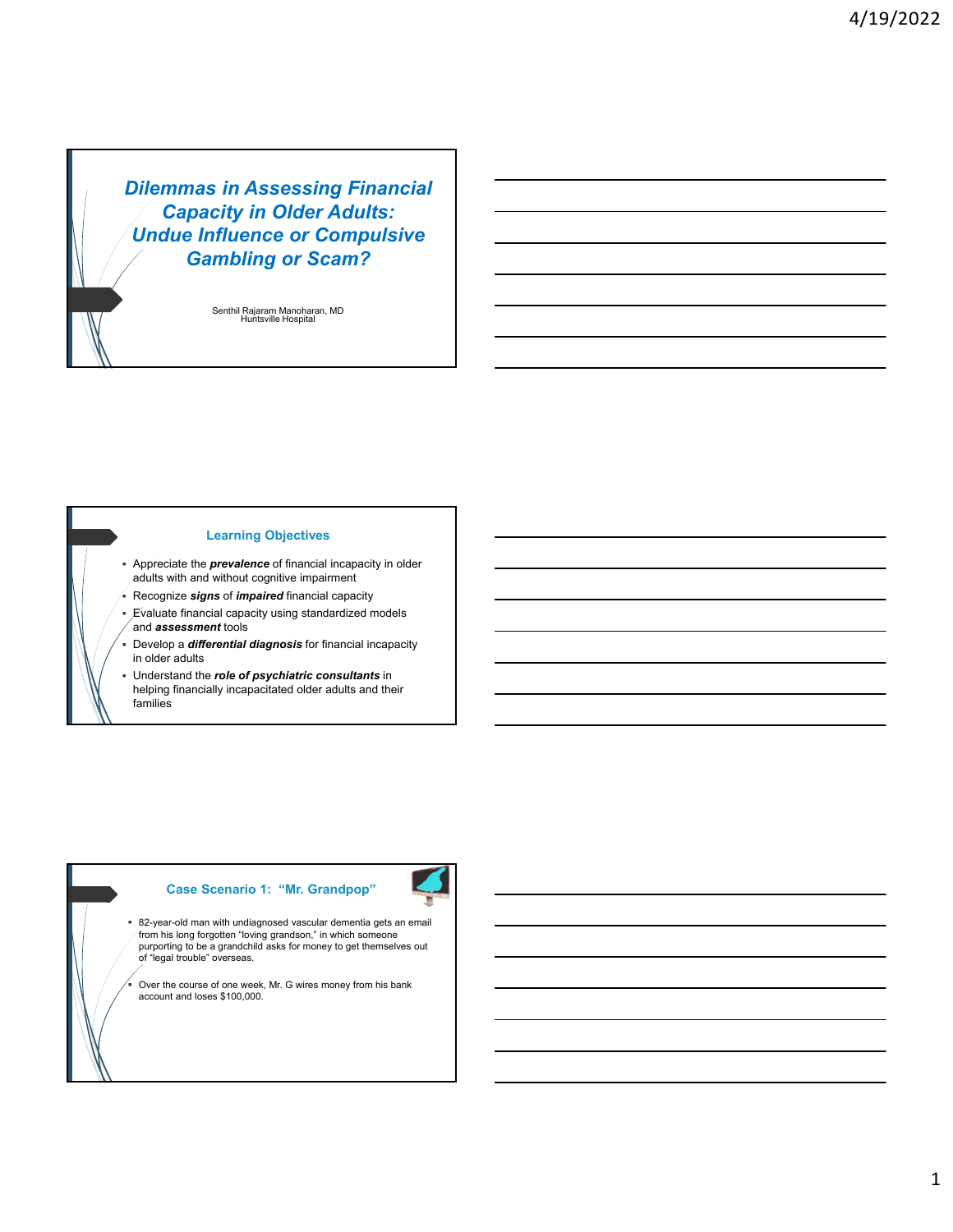## **Case Scenario 2: Mrs. Friendly**

- A frail 92-year-old woman living alone in a 4,700 sq ft home, hires a repairman to fix her roof.
- He befriends her, bringing her coffee and donuts almost daily and staying for conversation
- He convinces her to take out a reverse mortgage.
- Then, knowing her bank account numbers and log in, he absconds with the \$400,000 she received for the reverse mortgage.

#### **Case Scenario 3: Mr. Golden Child**

- A successful businessman in his 60s suffered two strokes. His son moved in to provide care. The son convinced both parents to move south.
- He then "updated" the address of their financial statements to his  $\delta$ wn post office box and forged their names to open fraudulent bank accounts.
- He had their financial advisor wire funds to these accounts, stealing more than \$3 million.
- The father died penniless on Medicaid in a nursing home.

## **Case Scenario 4: Mrs. Property**

- $M$  Mrs. P is an 89 y.o. woman who was working on a will and was able to describe how she wished to distribute her property.
- Her rationale was based on a paranoid delusion that she was cutting one daughter out of her will because she believed that this daughter was stealing from her.
- $\blacksquare$  In fact, the court had discovered that her son, who lived with her, was in fact stealing from his mother and poisoning the relationship between the mother and daughter.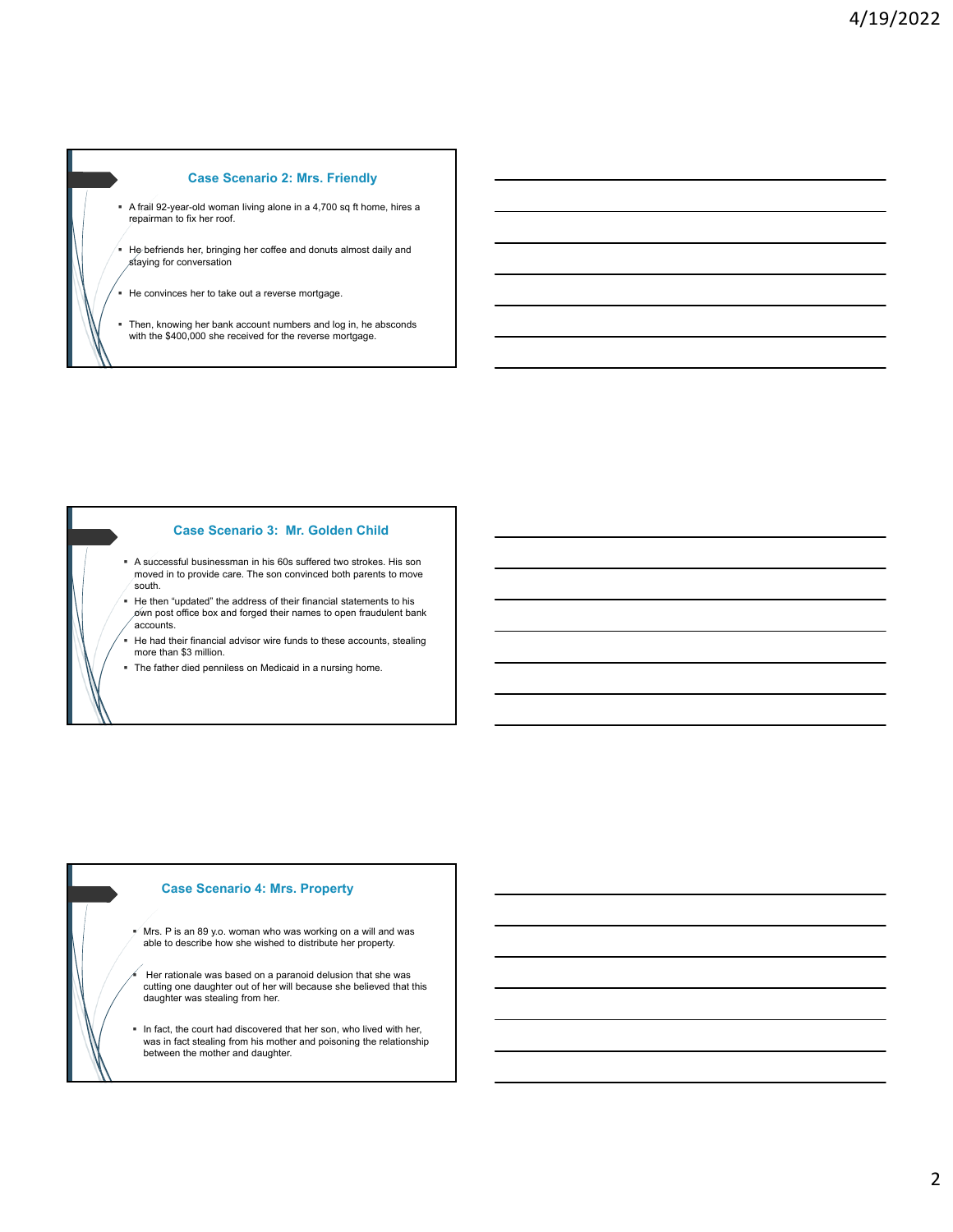## **Case Scenario 5: Mr. Sweetheart Swindle**

 Mr. S was a very successful real estate developer who had amassed sizable retirement savings.

But within a few years after turning 60, that retirement fund was completely gone, He was in debt, and the IRS was coming after him.

 His loving wife of 40 years discovered that in the span of just a couple years, he had gambled away their entire life's savings (in gambling, telemarketing and an online dating scam) even though he had never been a gambler prior to that.

What is **Financial Capacity?** 

# **Financial Capacity**

- "Medical-legal construct that represents the ability to **independently** manage one's financial affairs in a manner **consistent** with one's personal self-interest and values"
	- Cognitively mediated; vulnerable to multiple conditions affecting cognition
	- **Basic financial concepts, possessing basic monetary**
	- skills, carrying out cash transactions and paying bills.

Marson, D. Clinical and Ethical Aspects of Financial Capacity in Dementia: A Commentary. *Am J Geriatric Psychiatry.* 2013 April

"Performance" and "judgment" aspect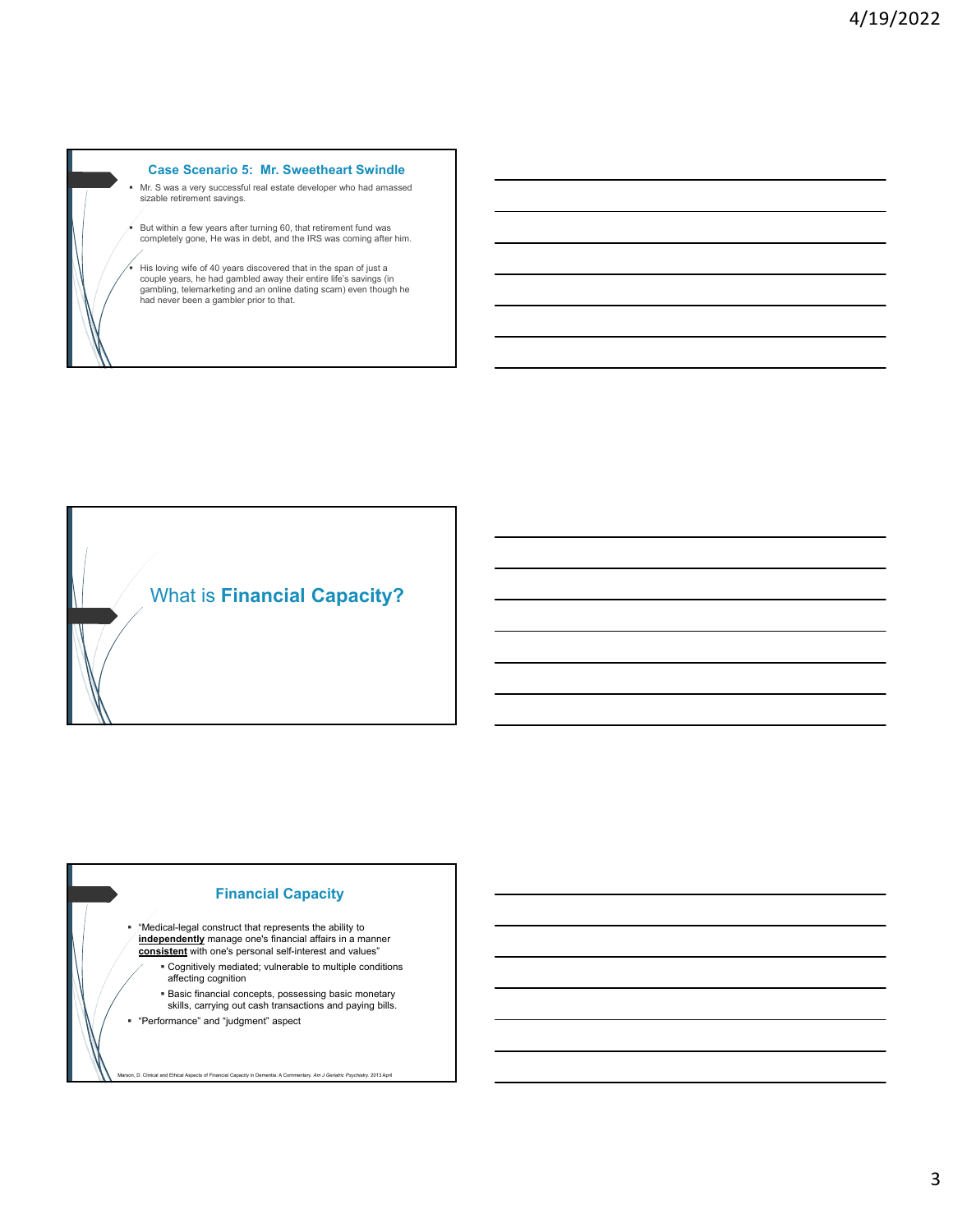## **Clinical and Legal Aspects**

#### **Clinical**

- Instrumental activity of daily living - Broad set of abilities
- 
- Identifying and counting coins/currency
- Conducting cash transactions
- Managing checkbooks
- Investment decisions

experience

- Dependent on SES, occupational attainment and overall financial

## **Legal**

- Handling one's estate and financial affairs
- Determinations of
- conservatorship ("guardianship of estate")
- Contractual capacity
- Donative capacity
- Testamentary capacity

## **Financial vs Medical Decision-Making Capacity**

Marson, D. Clinical and Ethical Aspects of Financial Capacity in Dementia: A Commentary. *Am J Geriatric Psychiatry.* 2013 April

#### **Financial**

- Encompass broad range of activities and time frames
- Diverse community setting Broad range of cognitive abilities – visual attention and scanning, visual memory, mental and written arithmetic abilities
	- Procedural learning checkbook register/ATM

#### **Medical Decision-Making**

- Discrete decision-making at a particular time point by a patient/research candidate
- Specific settings: hospital/clinic/academic medical center
- Verbally mediated = capacity of verbal conceptual knowledge and short-term verbal memory

# What is **Financial Exploitation?**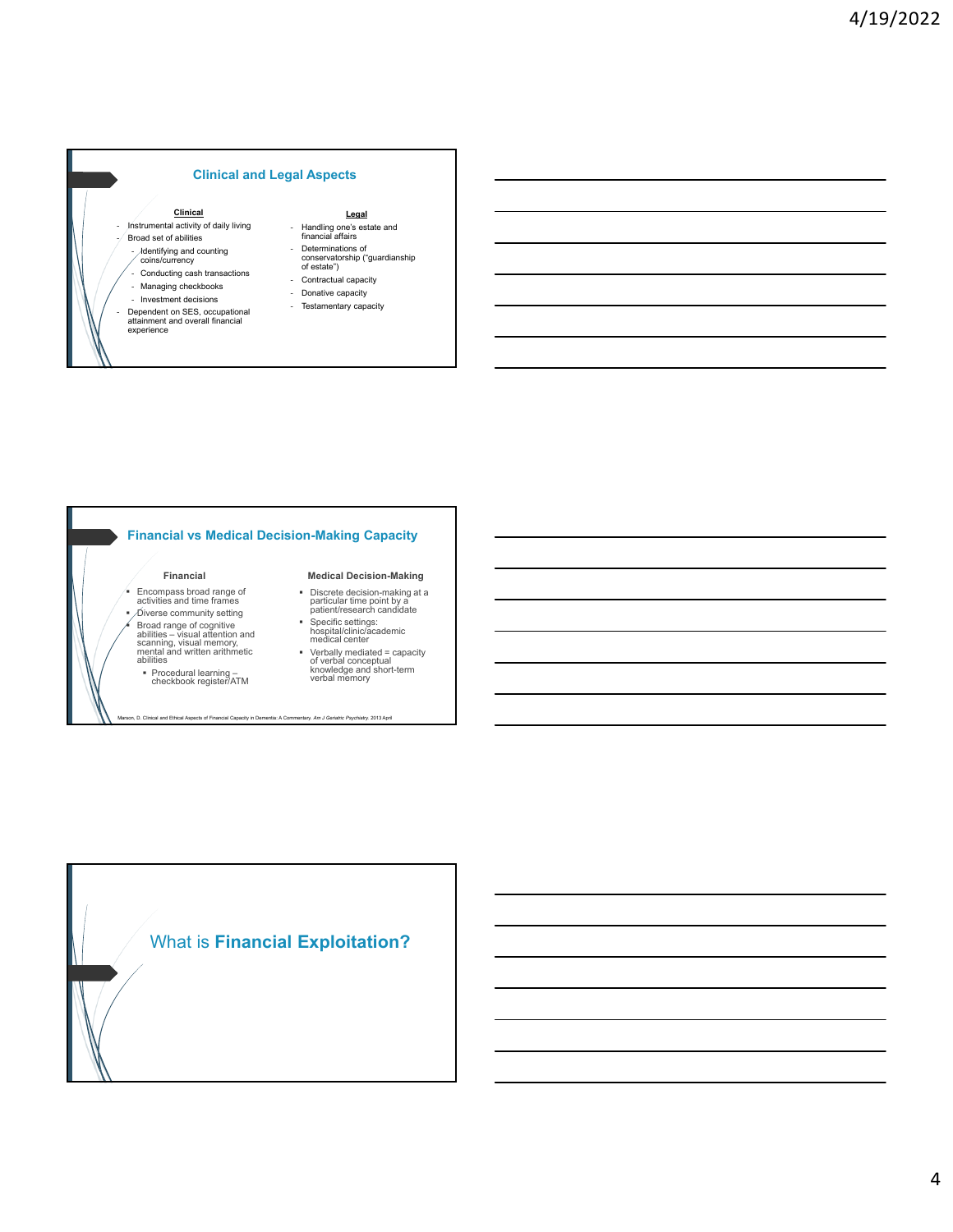



# **Epidemiology**

- Younger older adults (55-65): **most** likely to report
- AA more likely to report
- **Participants with a romantic partner less likely to report**
- $\blacksquare$  Most common experience was signing documents
- Risk for depression and having at least one ADL deficit

Laumann, E. O., Leitsch, S. A., & Waite, L. J. (2008). Elder mistreatment in the United States:<br>Prevalence estimates from a nationally representative study. *The Journals of Gerontology S*eries B:<br>Psychological Sciences an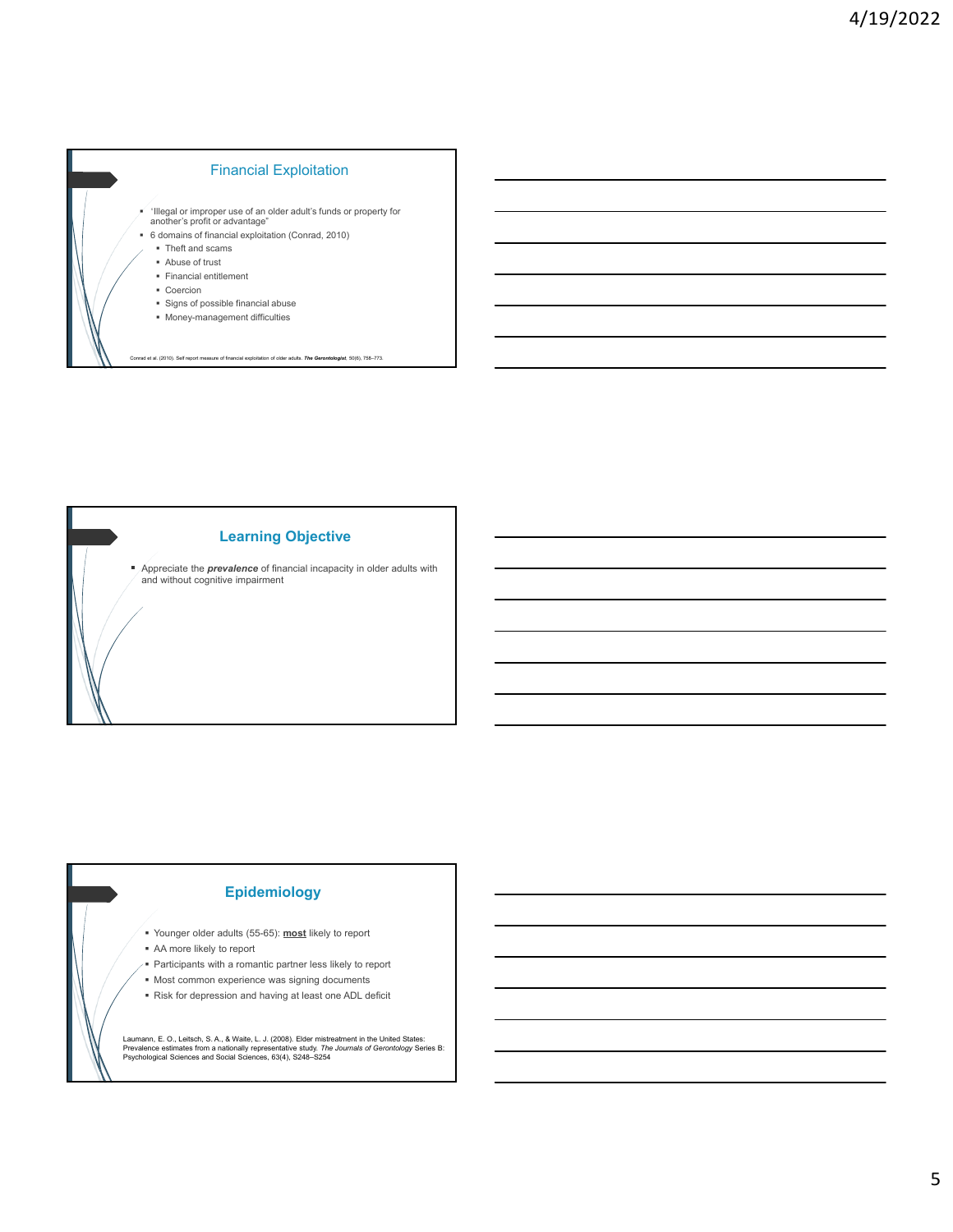# **Epidemiology**

 Prevalence has been estimated to be 3.5% to 20% of adults over 65 years of age depending upon the demographics and methodology employed

 MetLife (2011) reported that the annual financial loss of elder financial abuse is estimated to be at least \$2.9 billion, a 12% increase from the \$2.6 billion estimated in 2008.

Acierno, Hernandez-Tejada, Muzzy, & Steve, 2009; Beach, Schulz, Castle, & Rosen, 2010;<br>DeLiema, Gassoumis, Homeier, & Wilber, 2012; Lachs & Berman, 2011<br>The MetLife Study of Elder Financial Abuse: Crimes of Occasion, Despe



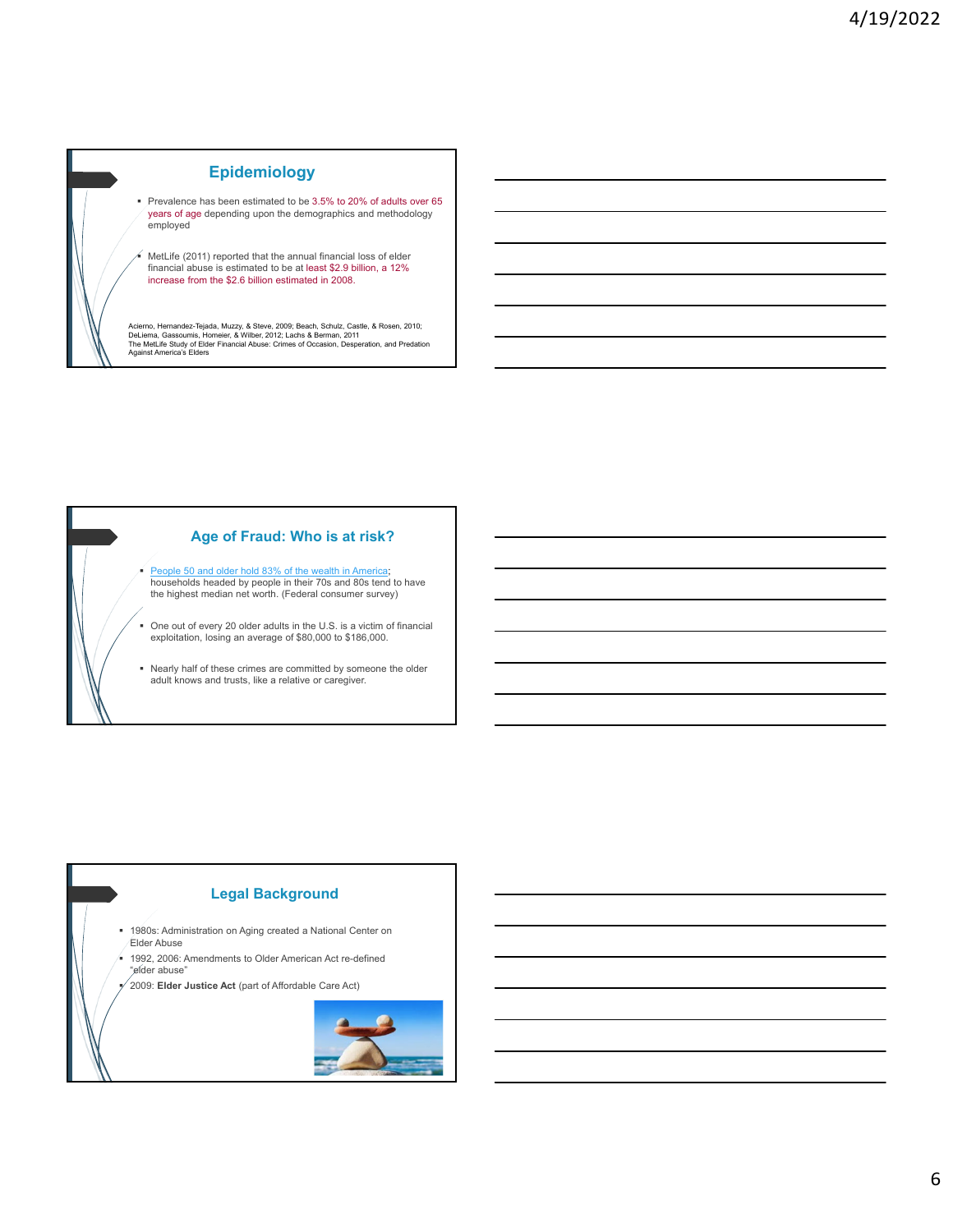



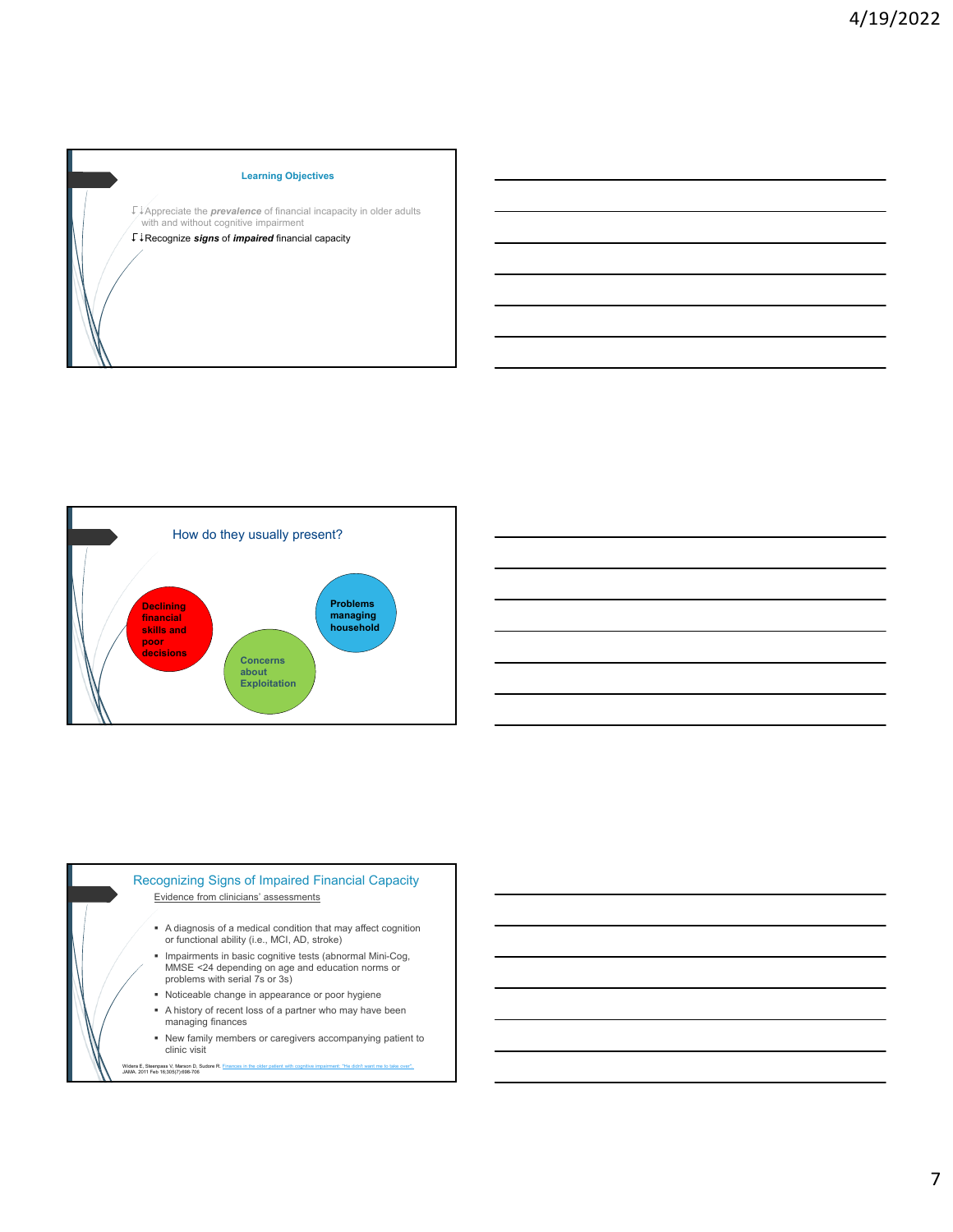

- Reports of erratic, unusual, or uncharacteristic purchases, withdrawals, or gifts
- Accusations that people are stealing or mismanaging his/her money



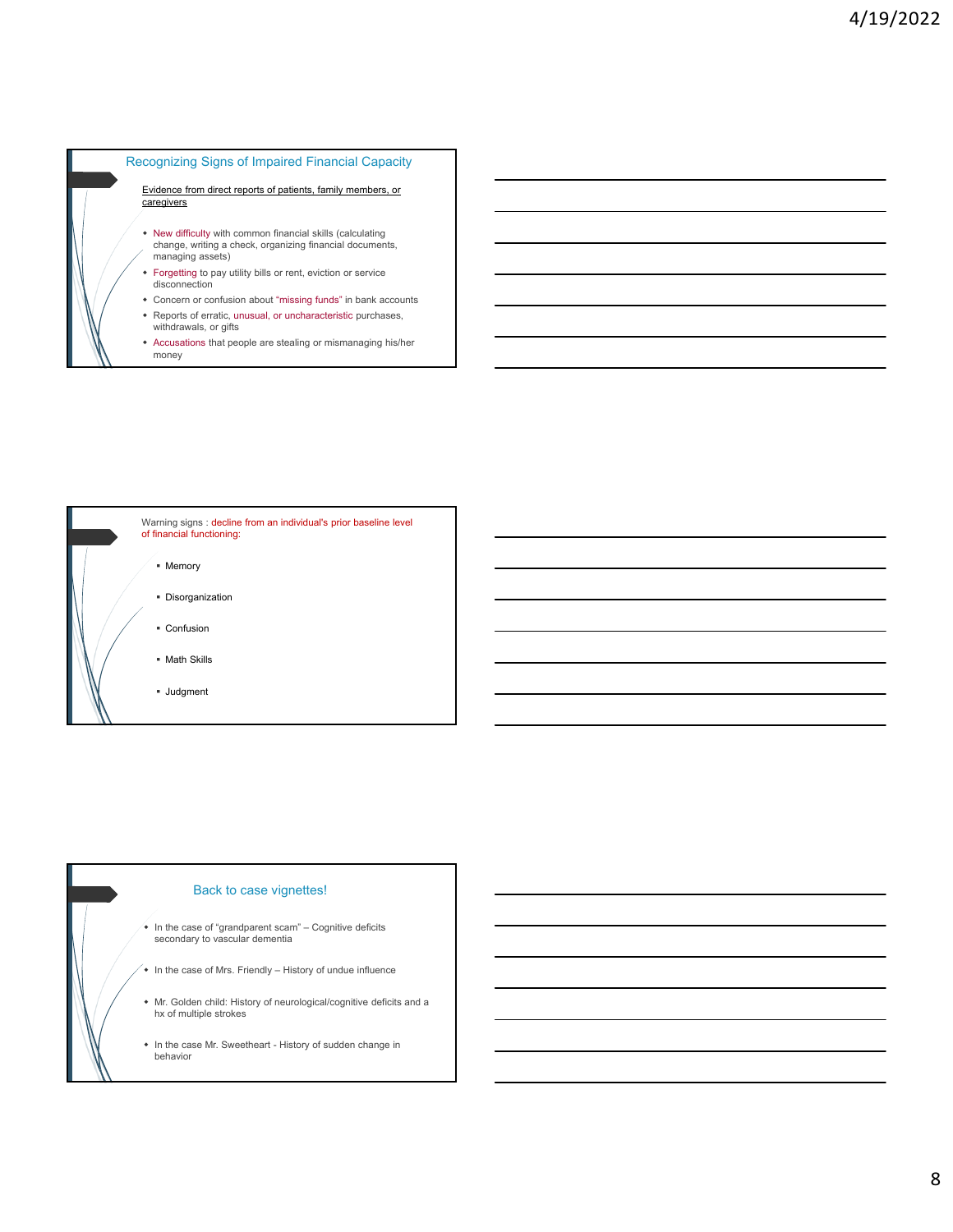## **Learning Objectives**

- Appreciate the **prevalence** of financial incapacity in older adults with and without cognitive impairment
- Recognize *signs* of *impaired* financial capacity
- Evaluate financial capacity using standardized models and *assessment* tools

|                           | Brief Informal Assessment (Widera et al, 2011)                                                                                                                                                                                                                                                                                                                                     |
|---------------------------|------------------------------------------------------------------------------------------------------------------------------------------------------------------------------------------------------------------------------------------------------------------------------------------------------------------------------------------------------------------------------------|
|                           | <b>Questions for patients and family</b>                                                                                                                                                                                                                                                                                                                                           |
| General<br>Questions      | "Who manages your/their money, property (and/or investments)"<br>"Do you have anyone besides yourself on your checking and savings accounts"<br>"How long has it been like this?"<br>"Are you/they having any problems"                                                                                                                                                            |
| <b>Specific Questions</b> | "Are you/they having any new problems making change (and/or calculating<br>$tips$ ?"<br>"When was the last time you/they were late paying a bill?"<br>"When was the last time you/they bounced a check?"<br>"Have you received any letter or phone calls from your/their bank with concerns<br>about your/their account?"<br>"Has anyone stolen or cheated you/them out of money?" |

 $\Gamma$ 

| <b>Instruments</b>                                                      | <b>Author, Year</b>     | <b>Dimensions of Financial capacity</b>                                                                                                                                                                                                                                                  |
|-------------------------------------------------------------------------|-------------------------|------------------------------------------------------------------------------------------------------------------------------------------------------------------------------------------------------------------------------------------------------------------------------------------|
| <b>Financial Competency</b><br>Questions                                | <b>Bassett (1999)</b>   | Legal Knowledge concerning managing a checking account                                                                                                                                                                                                                                   |
| <b>Financial Capacity</b><br>Instrument (FCI)                           | Marson et al.<br>(1999) | Basic monetary skills; financial conceptual knowledge; cash<br>transactions; checkbook management; bank statement<br>management; financial judgment bill payment and<br>knowledge of personal assets and estate arrangements.                                                            |
| Semi-Structured Clinical<br>Interview for Financial<br>Capacity (SCIFC) | Marson et al.<br>(2009) | Basic monetary skills; financial conceptual knowledge; cash<br>transactions; checkbook<br>management; bank statement management; financial<br>judgment bill payment and<br>knowledge of personal assets and estate arrangements.                                                         |
| LFDRS: Lichtenberg<br><b>Financial Decision Making</b><br>Rating Scale. | Lichtenberg,<br>(2015)  | consists of 61 multiple-choice questions, possible to be<br>asked up to 17 additional questions. 4 four subscales:<br>Financial Situational Awareness, Psychological Vulnerability,<br>Susceptibility to Undue Influence, and Intellectual Factors<br>(i.e., decisional-ability factors) |

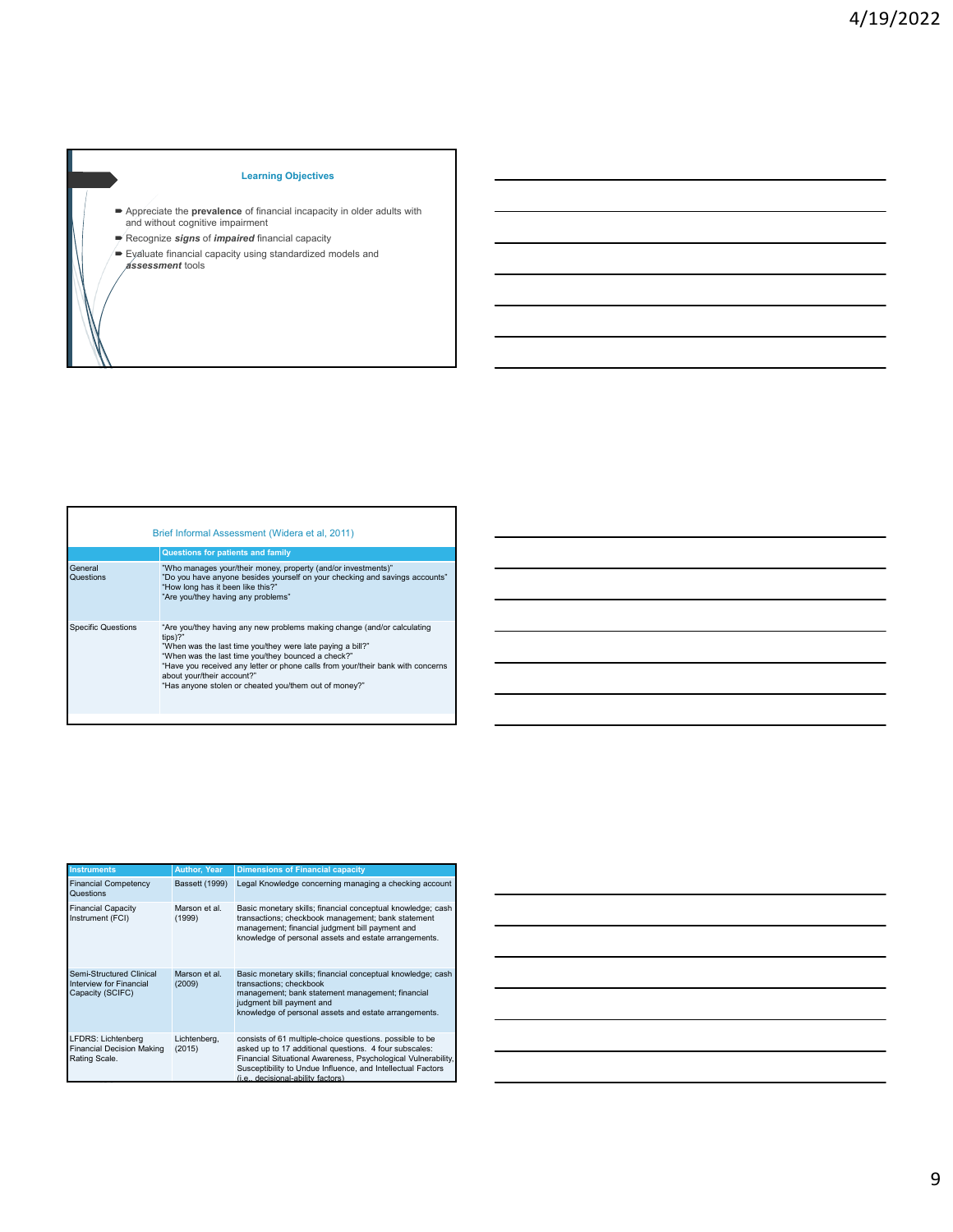|                                                   |                                                                                                       | Martin et al.     |
|---------------------------------------------------|-------------------------------------------------------------------------------------------------------|-------------------|
|                                                   | TABLE 1. Revised Conceptual Model of Financial Capacity: 18 Tasks, Nine Domains, and Overall Capacity |                   |
|                                                   | <b>Task Description</b>                                                                               | <b>Difficulty</b> |
| Domain 1: Basic monetary skills                   |                                                                                                       |                   |
| Task 1a: Naming coins/currency                    | Identify specific coins and currency                                                                  | Simple            |
| Task 1b: Coin/currency relationships              | Indicate monetary values of coins/currency                                                            | Simple            |
| Task 1c: Counting coins/currency                  | Accurately count arrays of coins and currency                                                         | Simple            |
| Domain 2: Financial conceptual knowledge          |                                                                                                       |                   |
| Task 2a: Define financial concepts                | Define simple financial concepts                                                                      | Complex           |
| Task 2b: Apply financial concepts                 | Practical applications/computation using concepts                                                     | Complex           |
| Domain 3: Cash transactions                       |                                                                                                       |                   |
| Task 3a: One-item grocery purchase                | Conduct one-item transaction; verify change                                                           | Simple            |
| Task 3b: Three-item grocery purchase              | Conduct three-item transaction; verify change                                                         | <b>Complex</b>    |
| Task 3c: Change/vending machine                   | Obtain change for vending machine: verify charge                                                      | Complex           |
| Task 3d: Tipping                                  | Understand tipping convention; calculate tips                                                         | Complex           |
| Domain 4: Checkbook management                    |                                                                                                       |                   |
| Task 4a: Understand checkbook                     | Identify/explain parts of checkbook and register                                                      | Simple            |
| Task 4b: Use checkbook/register                   | Conduct simple transaction and pay by check                                                           | Complex           |
| Domain 5: Bank statement management               |                                                                                                       |                   |
| Task 5a: Understand bank statement                | Identify/explain parts of a bank statement                                                            | Complex           |
| Task 5b: <b>Kanadia</b> statement                 | Identify specific transactions on bank statement                                                      | Complex           |
| Domain o: Financial judgment                      |                                                                                                       |                   |
| Task Sa: Detect mail fraud risk                   | Detect/explain risks in mail fraud solicitation                                                       | Simple            |
| Task one Detect telephone fraud ris               | Detect/explain risks in telephone fraud solicitation                                                  | Simple            |
| Domain 7: Bur wwment                              |                                                                                                       |                   |
| Task 7a: Understand bills                         | Explain meaning and purpose of bills                                                                  | Simple            |
| Task 7b: Prioritize bills                         | <b>Identify overdue utility bill</b>                                                                  | Simple            |
| Task 7c: Prepare bills for mailing                | Prepare bills, checks, envelopes for mailing                                                          | Complex           |
| Domain 8: Knowledge of assets/estate <sup>a</sup> | Indicate personal assets and estate arrangements                                                      | Simple            |
| Domain 9: Investment decision-making              | Understand investment options; determine returns;<br>make and explain decision                        | Complex           |
| Overall financial capacity                        | Overall functioning across tasks and domains                                                          | Complex           |
| "Requires corroboration by informant.             |                                                                                                       |                   |

| <u> 1989 - Johann Barn, mars and de Brazilian (b. 1989)</u>                                                           |  |            |  |
|-----------------------------------------------------------------------------------------------------------------------|--|------------|--|
| <u> 1989 - Johann Stoff, deutscher Stoff, der Stoff, der Stoff, der Stoff, der Stoff, der Stoff, der Stoff, der S</u> |  | __________ |  |
| <u> 1989 - Jan Barat, margaret amerikan basa dan berasal dan berasal dalam berasal dalam berasal dalam berasal da</u> |  |            |  |
| <u> 1989 - Andrea Andrew Maria (h. 1989).</u>                                                                         |  |            |  |
| <u> 1989 - Andrea Andrew Maria (h. 1989).</u>                                                                         |  |            |  |
|                                                                                                                       |  |            |  |

 $\overline{\phantom{0}}$ 

#### Assessment tools:

- Marson's Financial Capacity Instrument (FCI) identifies three elements of financial capacity.
- $\checkmark$  specific financial abilities
- $\checkmark$  broad domains of financial activity
- $\checkmark$  overall financial capacity.
- Limitations: use of neutral or hypothetical stimuli like "How could you be sure the price of a car is fair?"

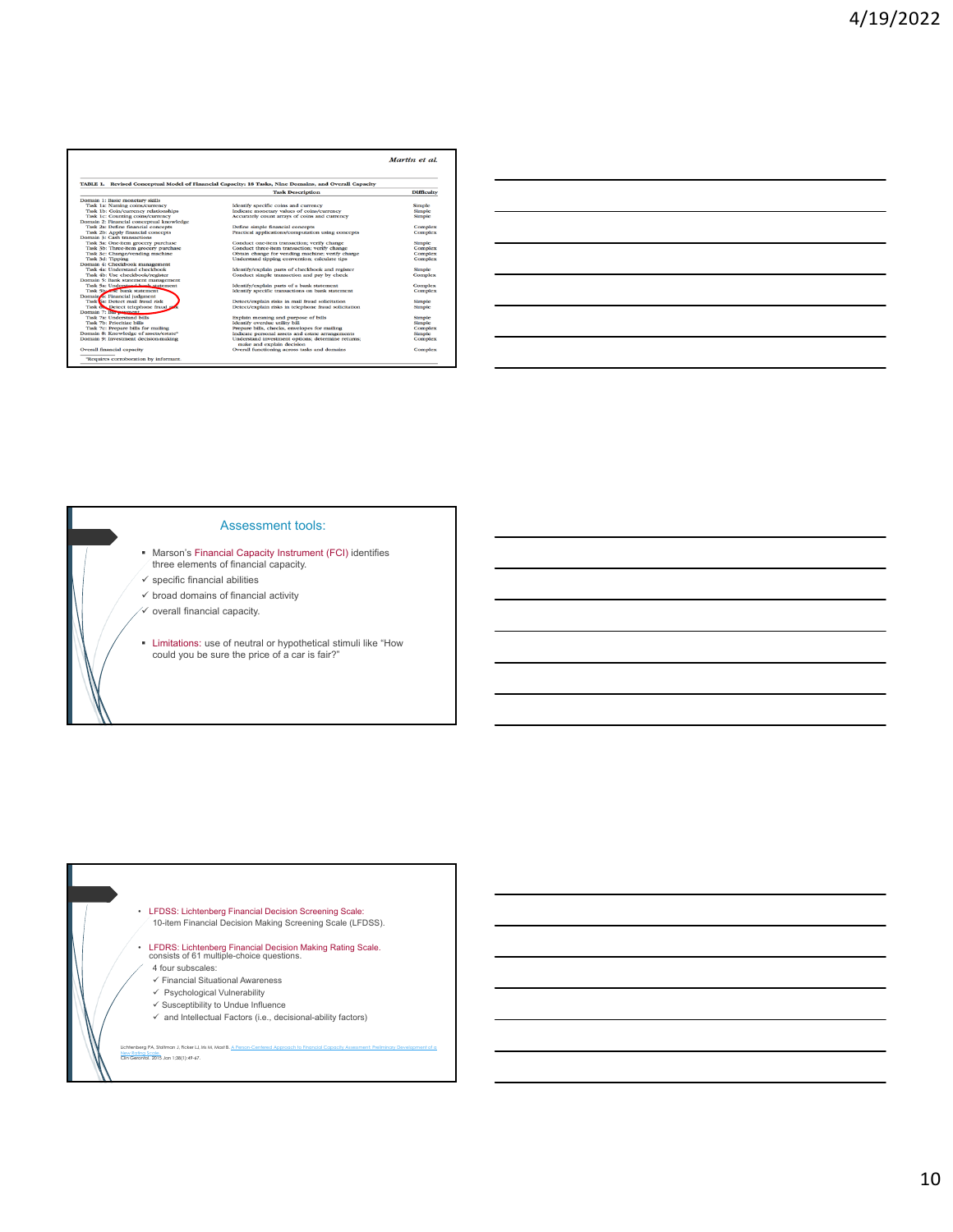



#### Conceptual model of Financial capacity

- Intellectual factors are the most proximal and central to determining the integrity of financial decisional abilities. *(unless they are overwhelmed by the impact of contextual factors)*
- Underlying assumptions of a person centered approach
- $\checkmark$  People are more than the sum of their cognitive abilities
- $\checkmark$  Traditional approaches overemphasize deficits and underemphasize remaining strengths
- $\checkmark$  It is important to understand the person's subjective experience particularly in relation to the positive and negative reaction to the behaviors of others.

#### **Contextual Factors Financial** situational awareness Psychological Vulnerability Past Financial Exploitation What are your current sources of income? ✓How worried are you about having enough money to pay for things?<br>✓Who manages your money day to day? How often do you wish you had someone to talk to about financial decisions or plans?<br>✓ Have you recently lost someone who was a confidante?<br>✓ How often do you feel downhearted or blue about your financial situation or decisions? Have you ever had checks missing from or out of sequence in your checkbook?<br>√Do you have a credit or debit card that you allow someone else to use?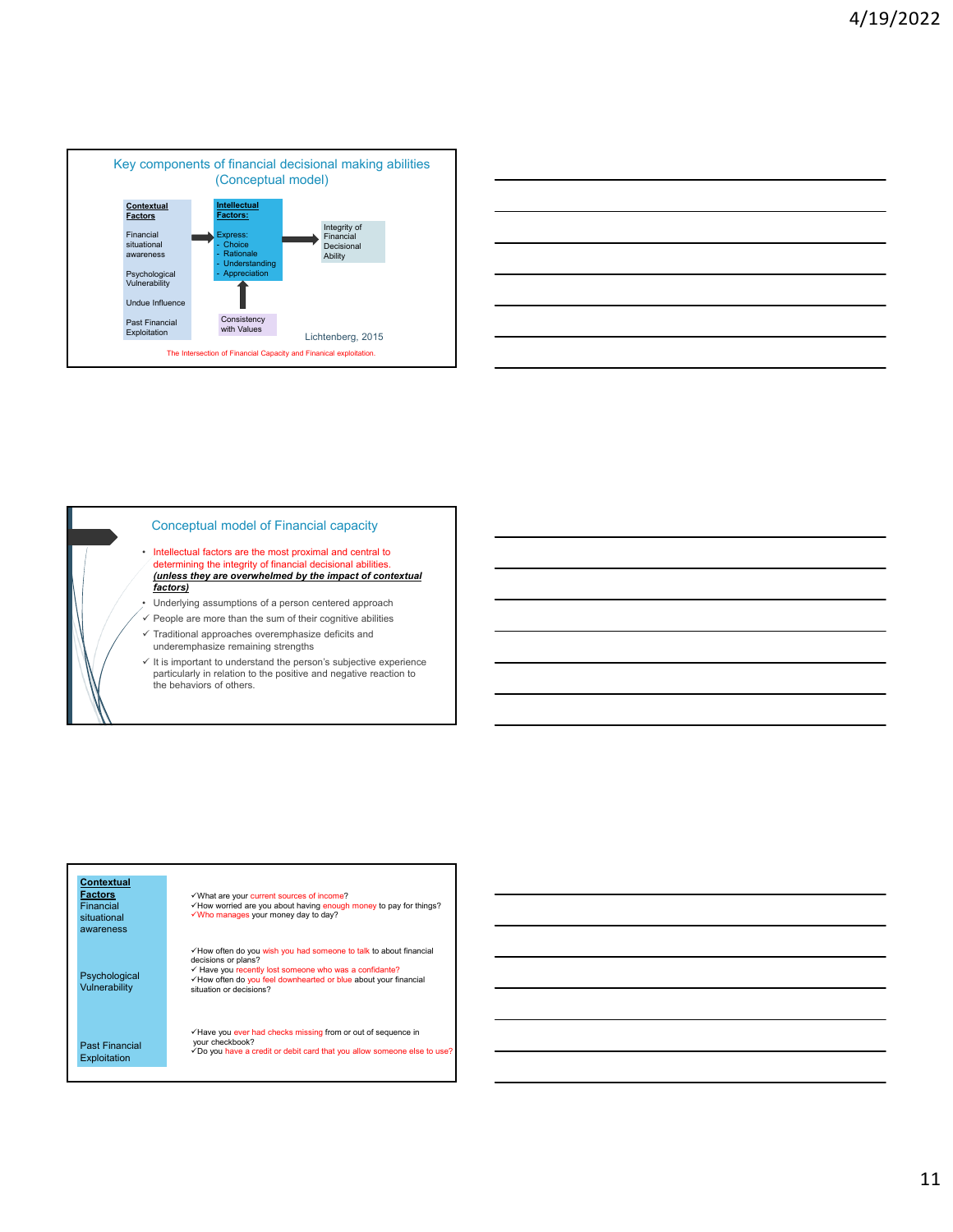







12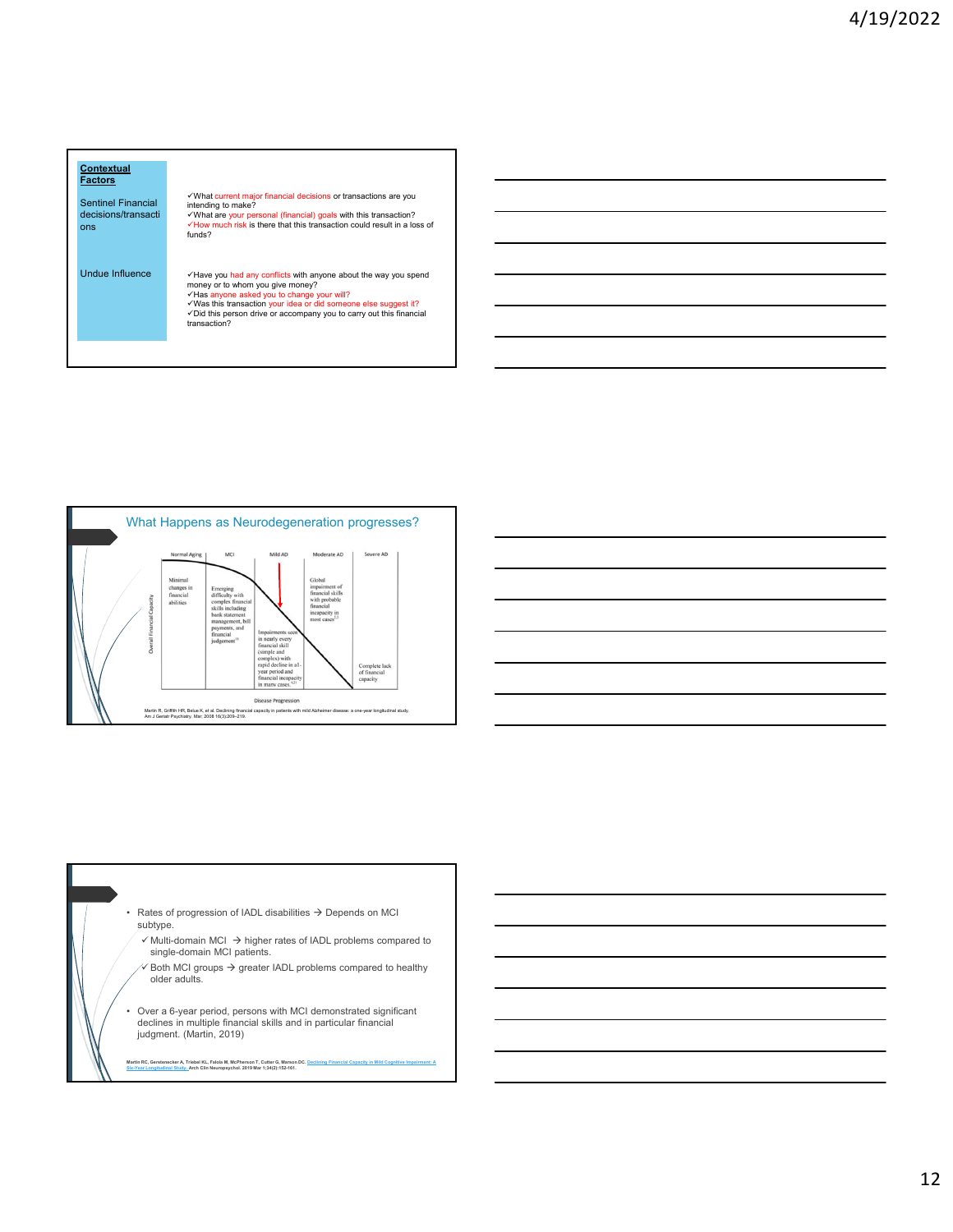| Table 1. FCI annual percentage change for the MCI group |                 |                  |          |                  |          |
|---------------------------------------------------------|-----------------|------------------|----------|------------------|----------|
| Financial Capacity Instrument                           | <b>Baseline</b> | 3-year follow-up | % Change | 6-year follow-up | % Change |
| Domain 1: Basic Monetary Skills                         | 96              | 87               | $-9$     | 81               | $-15$    |
| Domain 2: Financial Conceptual Knowledge                | 95              | 85               | $-10$    | 74               | $-21$    |
| Domain 3: Cash Transactions                             | 93              | 83               | -11      | 75               | $-18$    |
| Domain 4: Checkbook Management                          | 97              | 83               | $-14$    | 77               | $-20$    |
| Domain 5: Bank Statement Management                     | 91              | 75               | $-16$    | 68               | $-23$    |
| Domain 6: Financial Judgment                            | 95              | 82               | $-13$    | 58               | $-37$    |
| Domain 7: Bill Paving Skills                            | 93              | 78               | $-15$    | 61               | $-32$    |
| Domain 8: Knowledge of Personal Finances                | 100             | 94               | $-6$     | 83               |          |
| Domain 9: Making Investment Decisions                   | 90              | 68               | $-22$    | 59               | $-31$    |
| FCI total score: Domains 1-7                            | 95              | 78               | $-17$    | 71               | $-24$    |
| FCI total score: Domains 1-9                            | 94              | 84               | $-10$    | 72               | $-22$    |

| <u> 1989 - Johann Stoff, deutscher Stoff, der Stoff, der Stoff, der Stoff, der Stoff, der Stoff, der Stoff, der S</u> |  |  |
|-----------------------------------------------------------------------------------------------------------------------|--|--|
| <u> 1989 - Johann Stoff, amerikansk politiker (d. 1989)</u>                                                           |  |  |
| <u> 1989 - Andrea Andrew Maria (h. 1989).</u>                                                                         |  |  |
| <u> 1989 - Andrea Santa Andrea Andrea Andrea Andrea Andrea Andrea Andrea Andrea Andrea Andrea Andrea Andrea Andr</u>  |  |  |
| <u> 1989 - Andrea Santa Andrea Andrea Andrea Andrea Andrea Andrea Andrea Andrea Andrea Andrea Andrea Andrea Andr</u>  |  |  |
| <u> 1989 - Johann Stoff, amerikansk politiker (d. 1989)</u>                                                           |  |  |
|                                                                                                                       |  |  |

L.

## Systematic review (Sudo and Laks, 2017)

• Mild Alzheimer's Disease (AD) was associated with impaired complex FC abilities, namely checkbook management, bank statement management and financial judgment, but simple FC skills were preserved.

• Moderate AD was associated with impairment in all domains of FC.

• The Financial Capacity Instrument (FCI) was applied in most of the selected studies and correlated with neuropsychological and neuroimaging variables.

Sudo FK, Laks J. Financial capacity in dementia: a systematic review. Aging Ment Health. 2017 Jul;21(7):677-683.

# **What are the Clinical and Legal Implications?**

- Limiting guardianship to complex financial decisions may be enough to protect most patients with mild AD from abuse and self-neglect.
- **Eess restrictive legal options**, such as supported decision-<br>making, might be applied in mild AD and MCI individuals,<br>when complex FC is only marginally impaired

(Marson et al., 2009)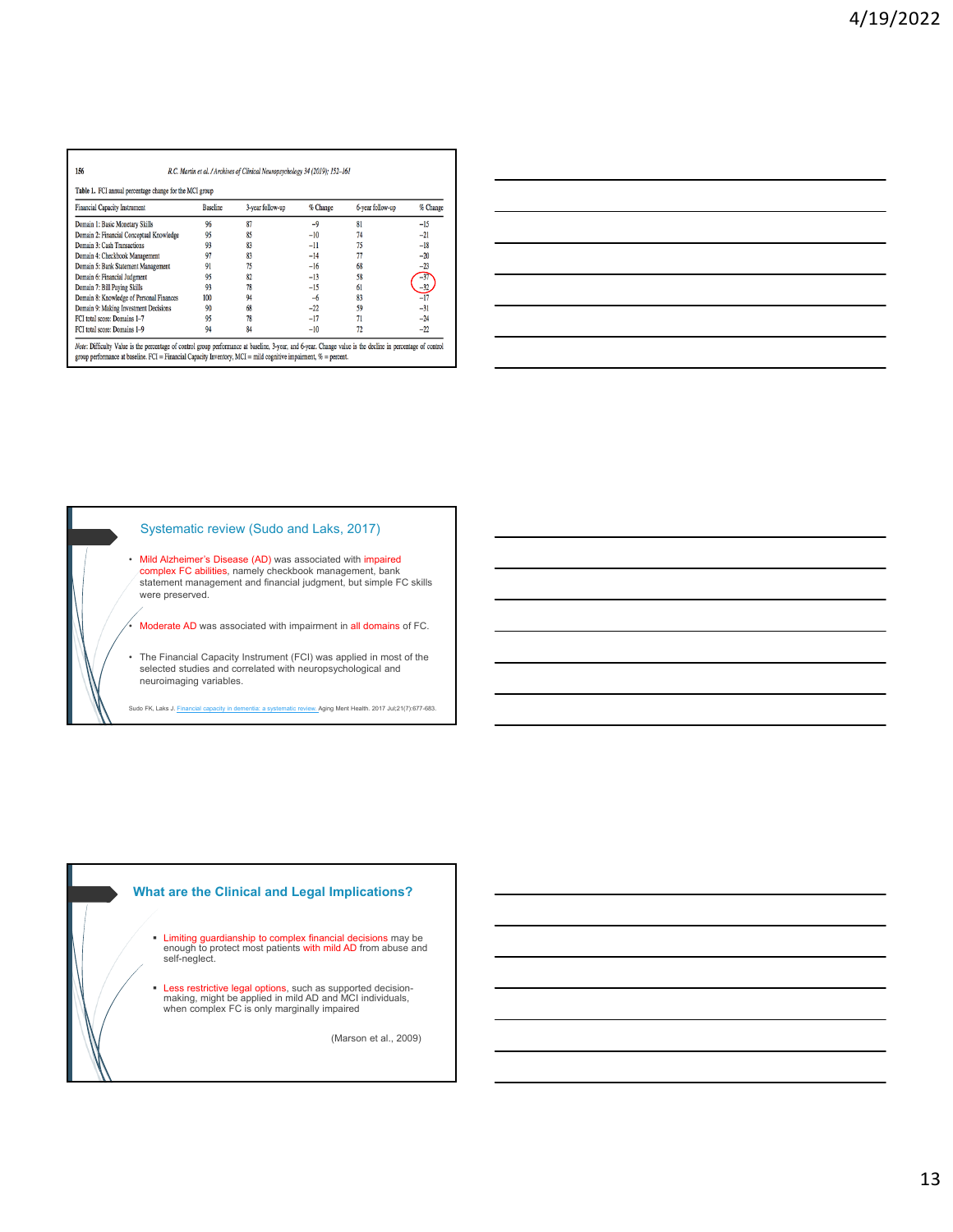# What determines financial **in**capacity?

"A clinical judgment of financial incapacity is generally made when there is **substantial incongruence** between an individual's current financial abilities and supports, and the financial needs and demands he or she experiences in everyday life"

#### **Learning Objectives**

Appreciate the **prevalence** of financial incapacity in older adults with and without cognitive impairment

Recognize *signs* of *impaired* financial capacity

Evaluate financial capacity using standardized models and *assessment* tools

Develop a *differential diagnosis* for financial incapacity in older adults

# **Developing a Differential Diagnosis**

- Medication-induced
- Undue Influence
- **Scamming**
- Neurocognitive disorders Rule out other psychiatric disorders
- Gambling
-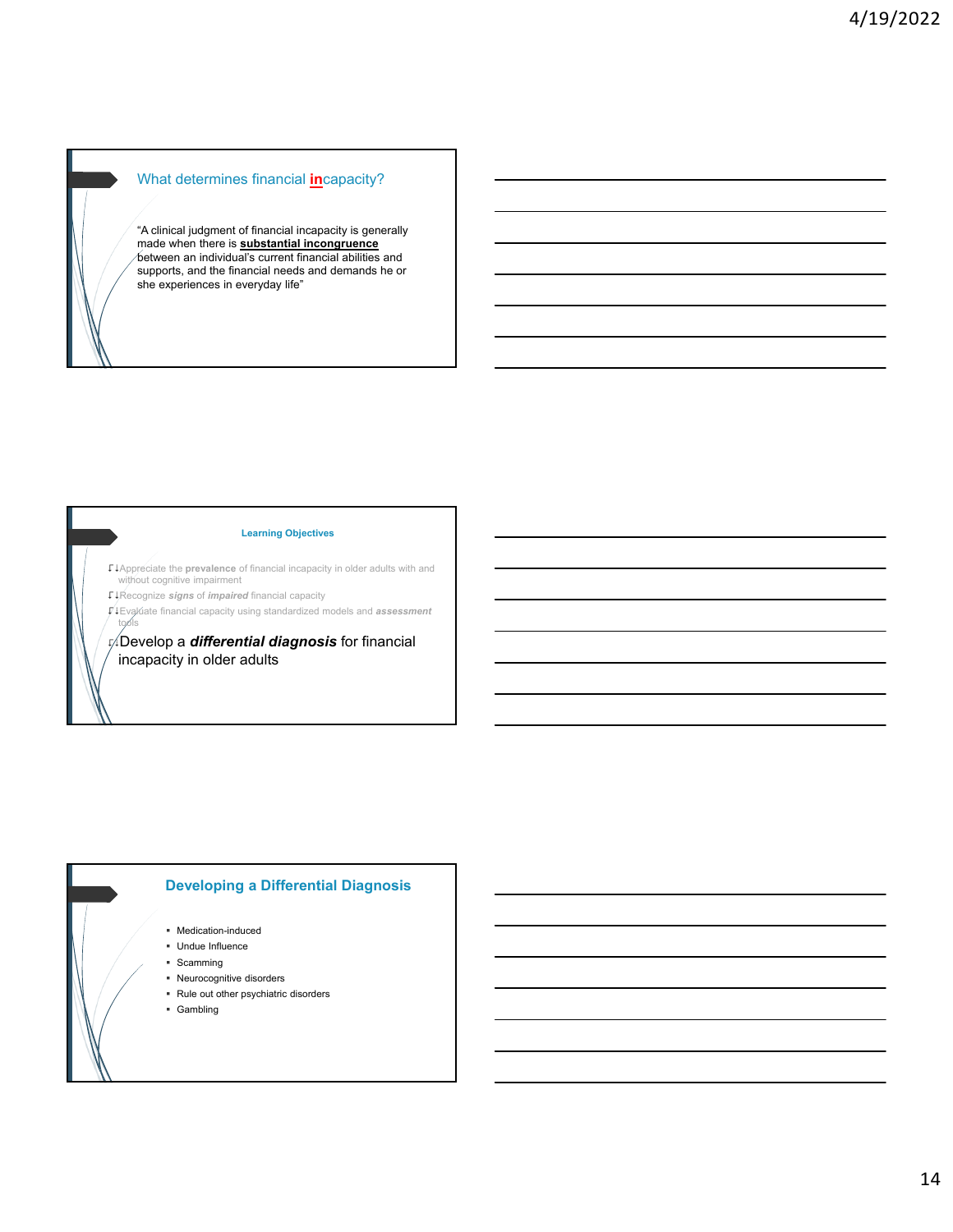## **Role of Medications**

- Dopamine Receptor agonists
- FDA's Adverse Event Reporting System (FAERS) database report
	- 1580 reports of impulse control disorders from the United States and 21 other countries (2003 2012)
		- Gambling most frequent behavior, (39.7%)
		- Hypersexuality (29.4%)
		- Compulsive shopping (12.8%)
	- Poriomania



## **Mrs. Friendly**

- A frail 92-year-old woman living alone in a 4,700 sq ft home, hires a repairman to fix her roof.
- He befriends her, bringing her coffee and donuts almost daily and staying for conversation
- He convinces her to take out a reverse mortgage.
- Then, knowing her bank account numbers and log in, he absconds with the \$400,000 she received for the reverse mortgage.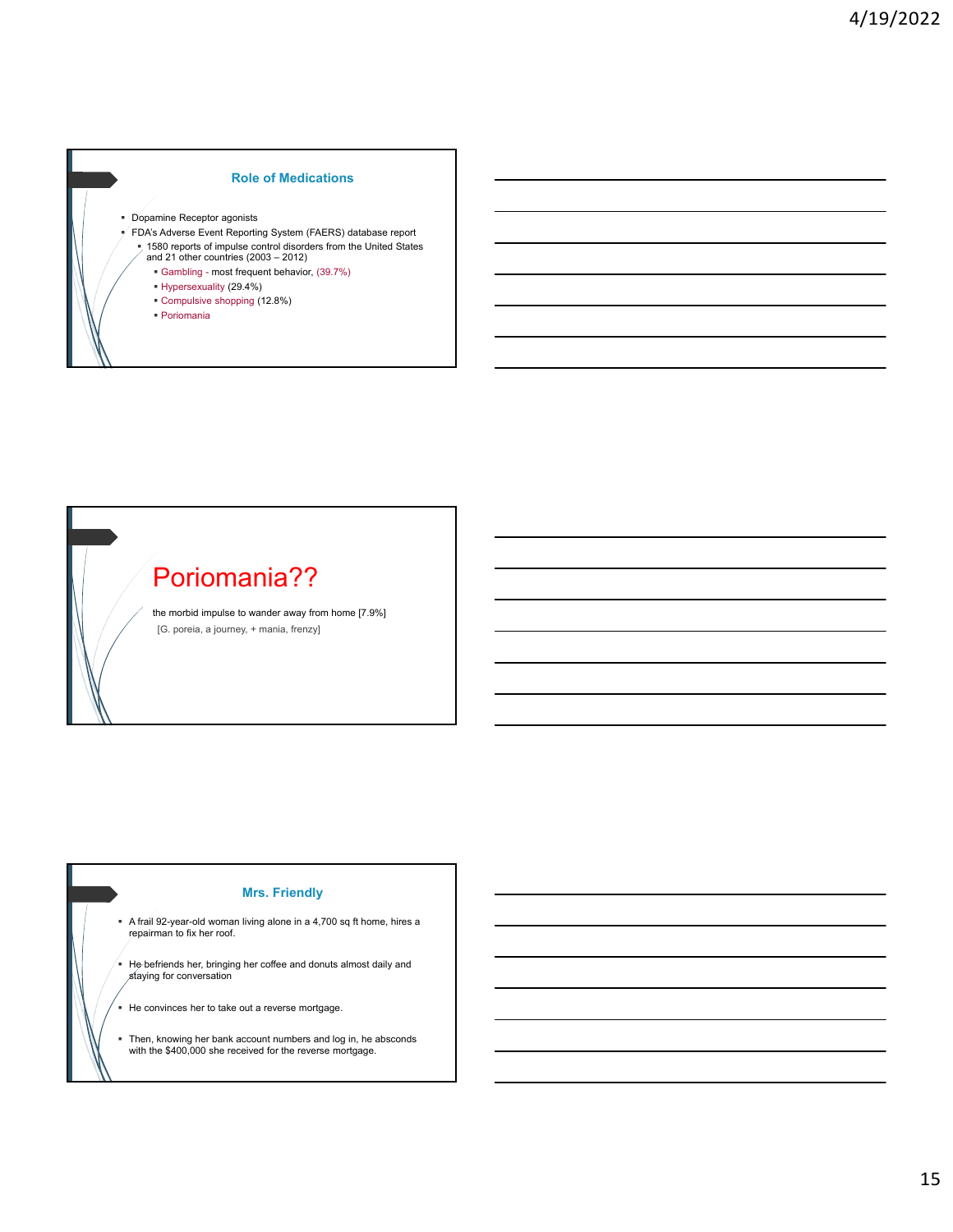# **"Mr. Grandpop"**



Over the course of one week, Mr. G wires money from his bank account and loses \$100,000

# **Gambling in Older adults**

 Older adults in retirement are more vulnerable to gambling problems. Have more time and money to spend on leisure activities, such as gambling

Loneliness, limited financial resources and decreased cognitive functioning that could lead to poor decision-making

## **Gambling as a Social activity?**

 Gambling is the most highly attended social activity (In a study of 6,957 active senior citizens)

 Gambling was found to be the most patronized type of social activity in older adults

 $\sqrt{23}$  % of the older adults (aged 65+) played bingo more than four times a month

 $\frac{\sqrt{16}}{8}$  of the older adults (aged 65+) participated in organizationally-<br>sponsored trips to a gambling casino on a more than monthly basis

McNeilly DP, Burke WJ. <u>Gambling as a social activity of older adults. I</u>nt J Aging HumDev. 2001;52(1):19-<br>28.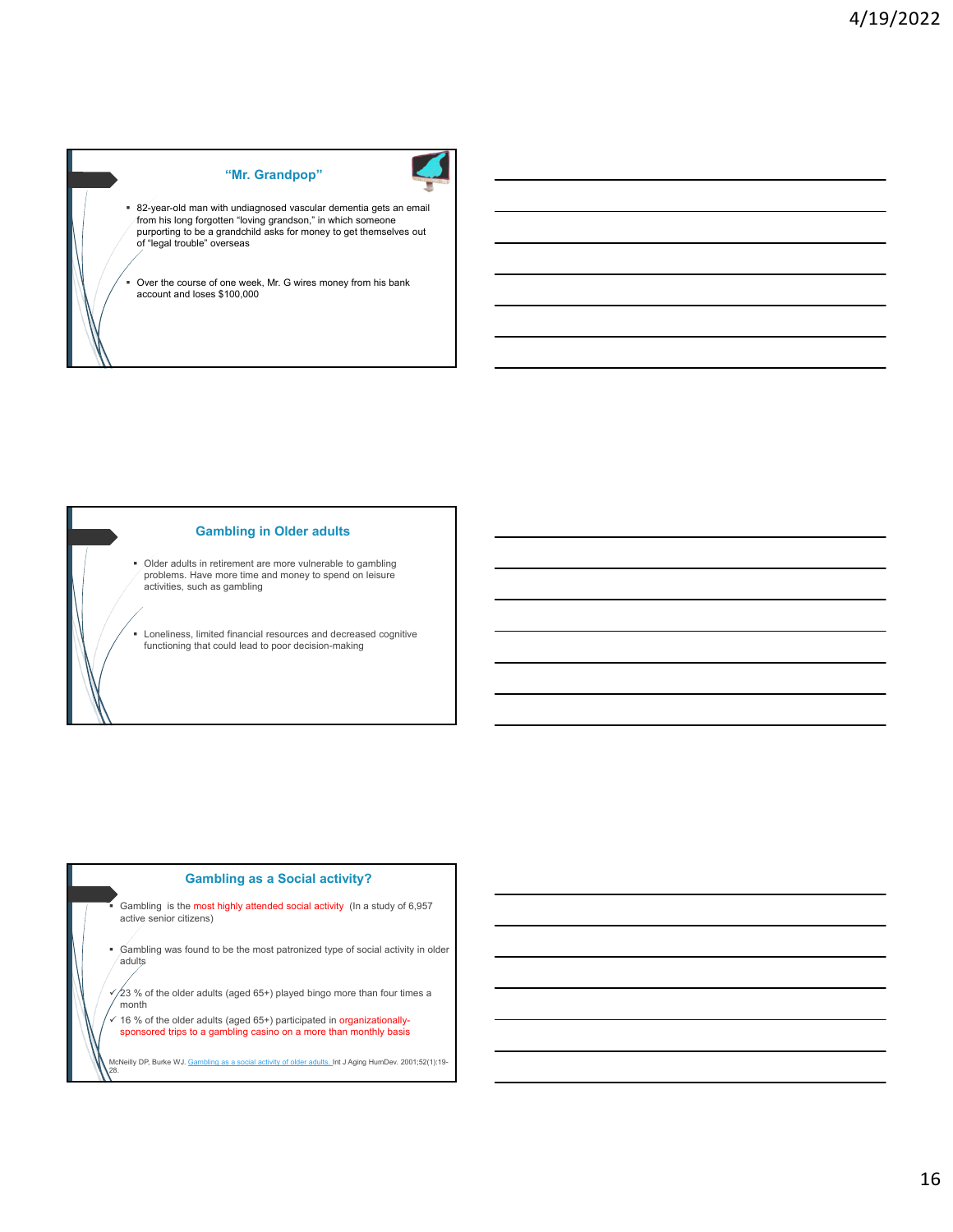

- 
- $\checkmark$  The "third of the month club" provides complimentary shuttles from senior centers and retirement housing complexes on the day they receive their Social security checks.

(AARP Bulletin, 2016)



#### **Prevalence of Gambling in Older adults**

- $\blacksquare$  Study on prevalence rate of gambling in a sample of elderly<br>  $\blacksquare$  patients over 65 in primary care setting (at the Philadelphia<br>
VAMC and the University of Pennsylvania)
- Of 843 screened patients  $\rightarrow$  69 % reported that they had participated in at least one gambling activity in the last year.
- At-risk gamblers were defined as those who reported having bet more than \$100 on a single bet and/or having bet more than they could afford to lose in the last year.
- <sup>10.9%</sup> were identified as at-risk gamblers. (Levens , Dyer, Zubritsky, Knott, & Oslin, 2005)

Levens S, Dyer AM, Zubritsky C, Knott K, Oslin DW. <u>Gambling among older, primary-care patients: an important public</u><br><u>health concern.</u>Am J Geriatr Psychiatry. 2005 Jan;13(1):69-76.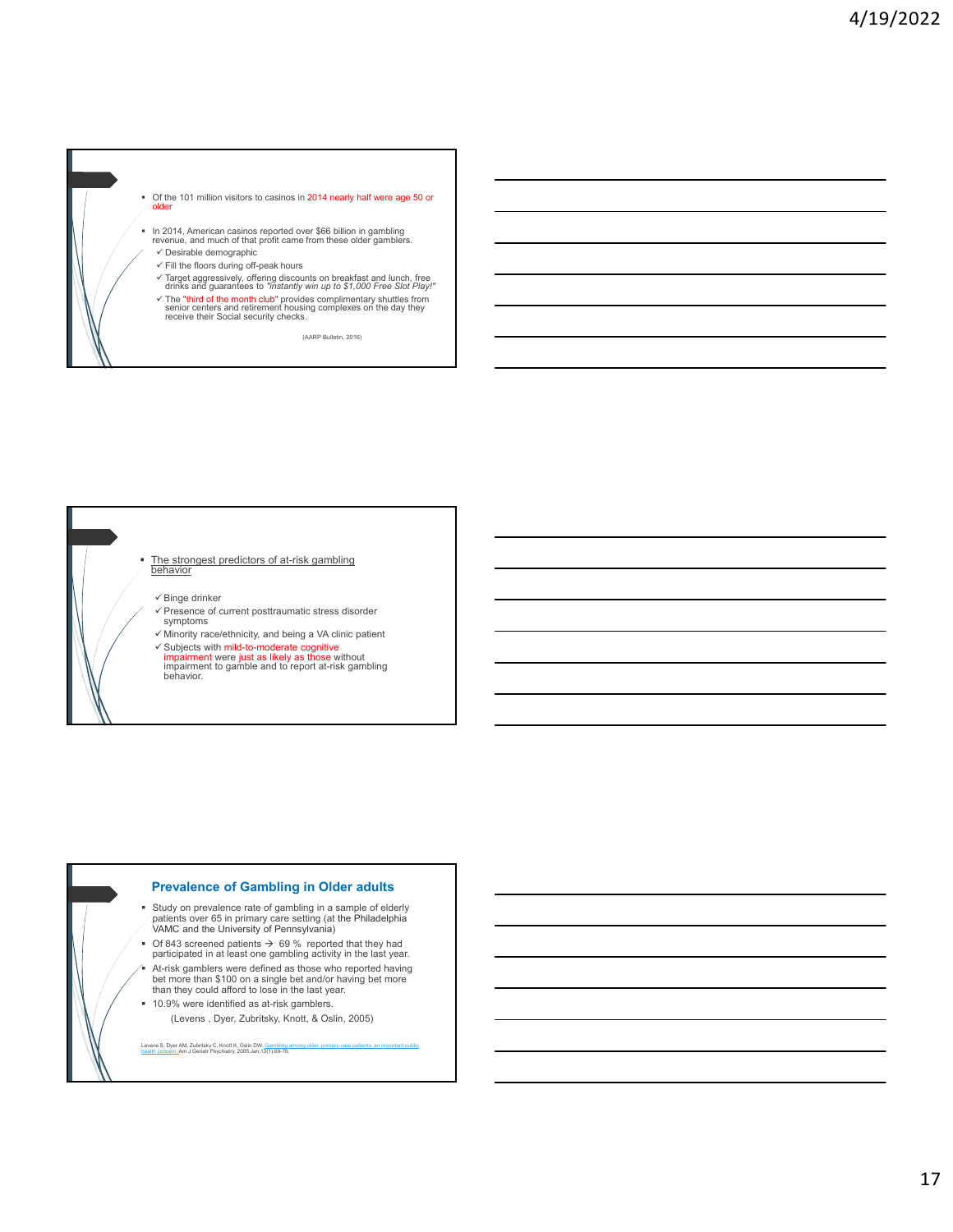# **Learning Objectives**

- Appreciate the **prevalence** of financial incapacity in older adults with and without cognitive impairment
- Recognize *signs* of *impaired* financial capacity
- $\blacktriangleright$  Eyaluate financial capacity using standardized models and
- *assessment* tools
- Develop a *differential diagnosis* for financial incapacity in older adults
- Understand the *role of psychiatric consultants* in helping financially incapacitated older adults and their families



#### **Role of Psychiatric Consultants**

- Educating patients and families about the need for advance financial planning
- Recommending a DPOAF (Duration Power of Attorney for Financial matters)
- If elder abuse is suspected, clinicians have an obligation to call Adult protective services and/or other public agencies as mandated by state law

## **Role of Psychiatric Consultants**

#### **Practical Financial Interventions**

- $\checkmark$  Financial institutions can help by automatically depositing checks into one's account, paying bills, setting up overdraft protections, and notifying a third party if bills are not paid on time
- $\checkmark$  Benefit providers including the Social Security administration, Veterans Affairs, civil service, and railroad pension programs, and some state programs can appoint a representative payee, commonly known as a "rep payee," to receive and manage benefits
- $\checkmark$  Daily Money Management programs can also assist with tasks such as bill paying, checkbook management, insurance claims, and tax preparation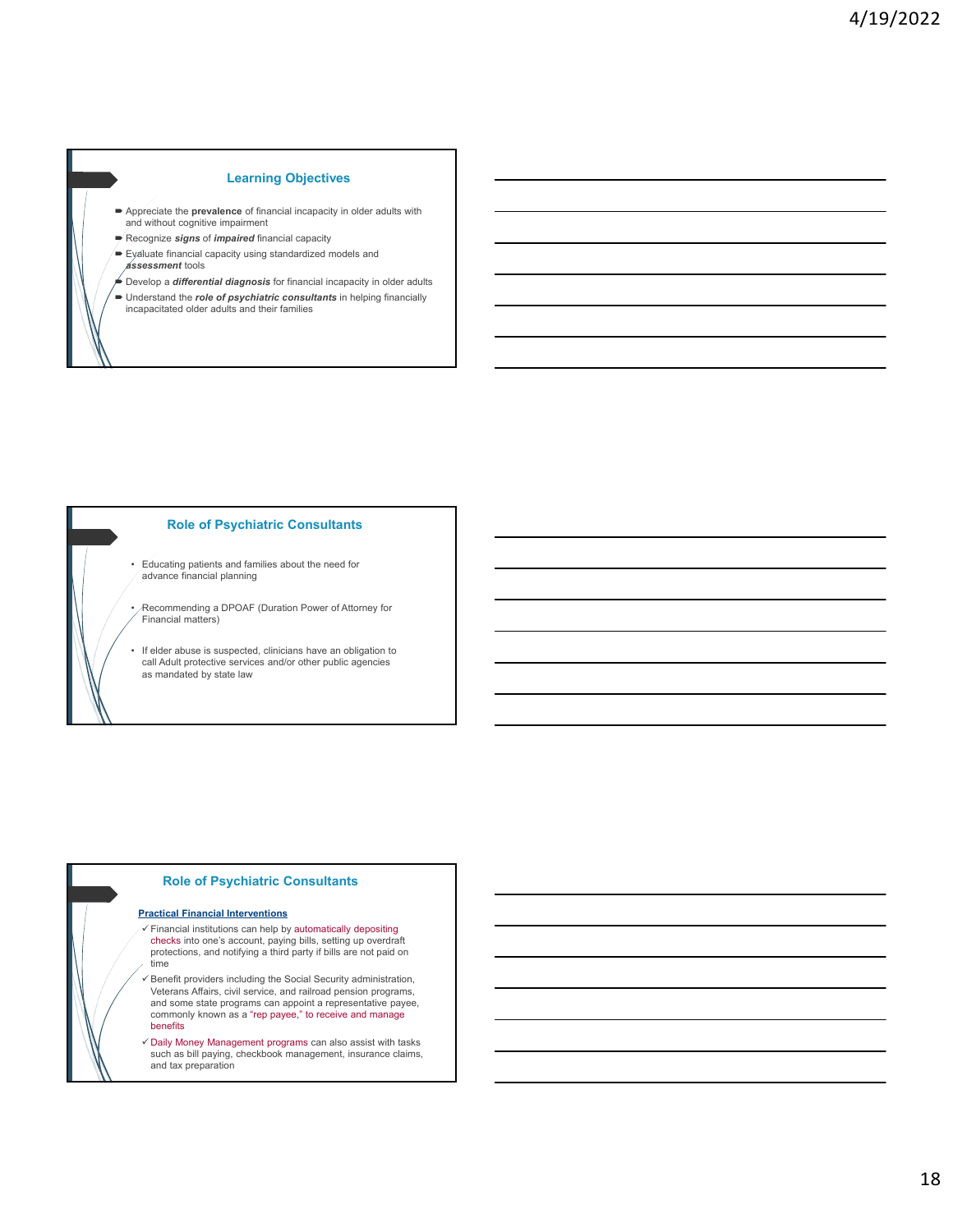